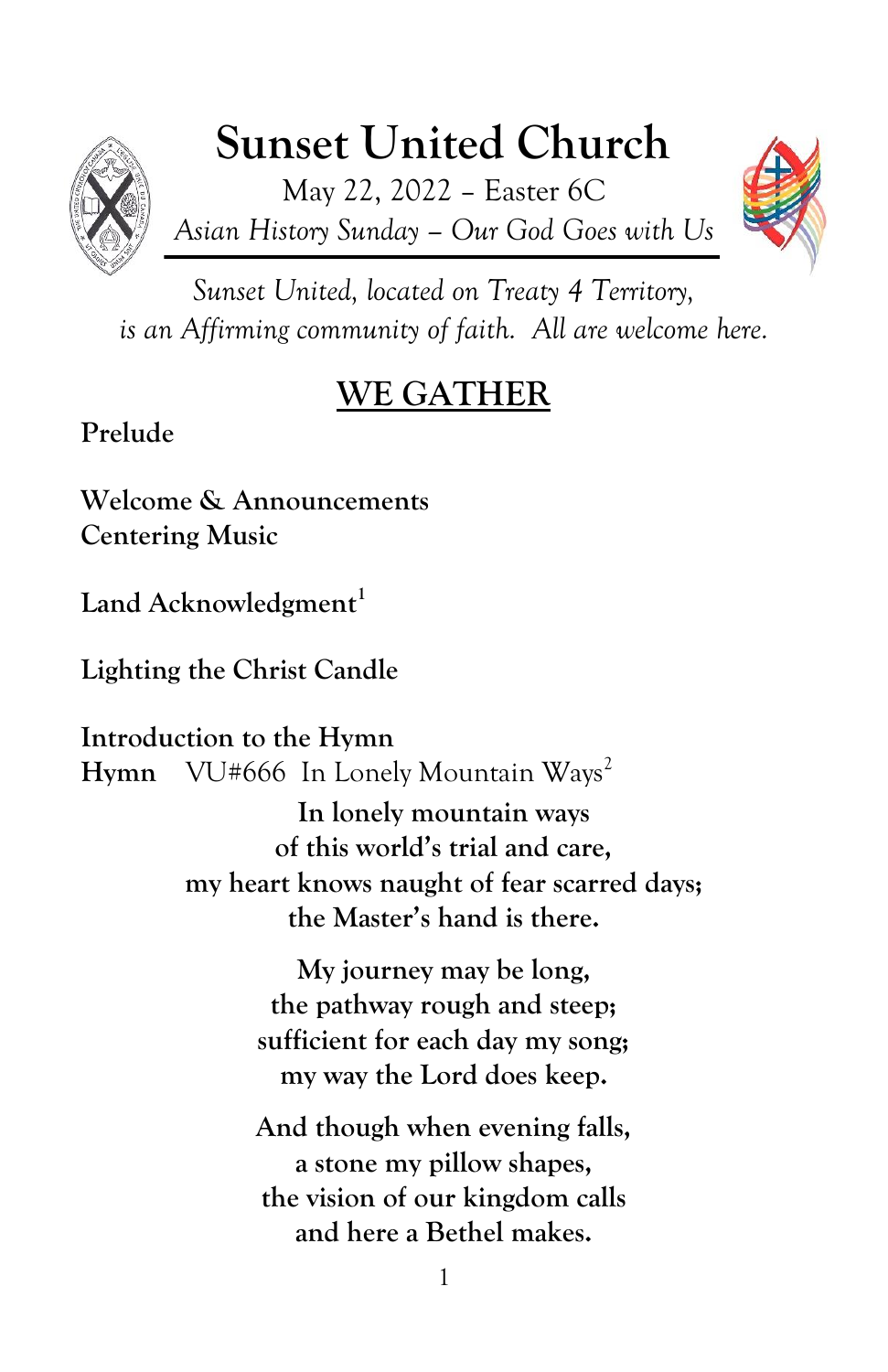#### **Opening Prayer**

Creating and Loving God, Today we thank you for the many different peoples Of your world. Help us to live together with respect for all creation, Including the human family. Help us to love one another and to honour The unique gifts of each person.

**Forgive us when we judge Others by our own standards, Forgetting that your ways are not Our ways and that You love all people. Forgive us when we prejudge those Who are different from ourselves. Teach us your ways of love and justice, That we might be the human family As you intended;**

**That we might be bringers of your kin-dom**

*-Silent prayer-*

#### **Words of Assurance**

Let us hear the Words of Assurance. In Christ we can be freed from the burdens of prejudice and ignorance. In Christ we are a new creation.

**Thanks be to God!**

**Sung Response** MV#95 How Deep the Peace<sup>3</sup>

**How deep the peace, the confidence, of those whose wrongs are forgiven.**

**How deep the peace, the confidence, of those whose hearts are healed.**

**Sharing the Story**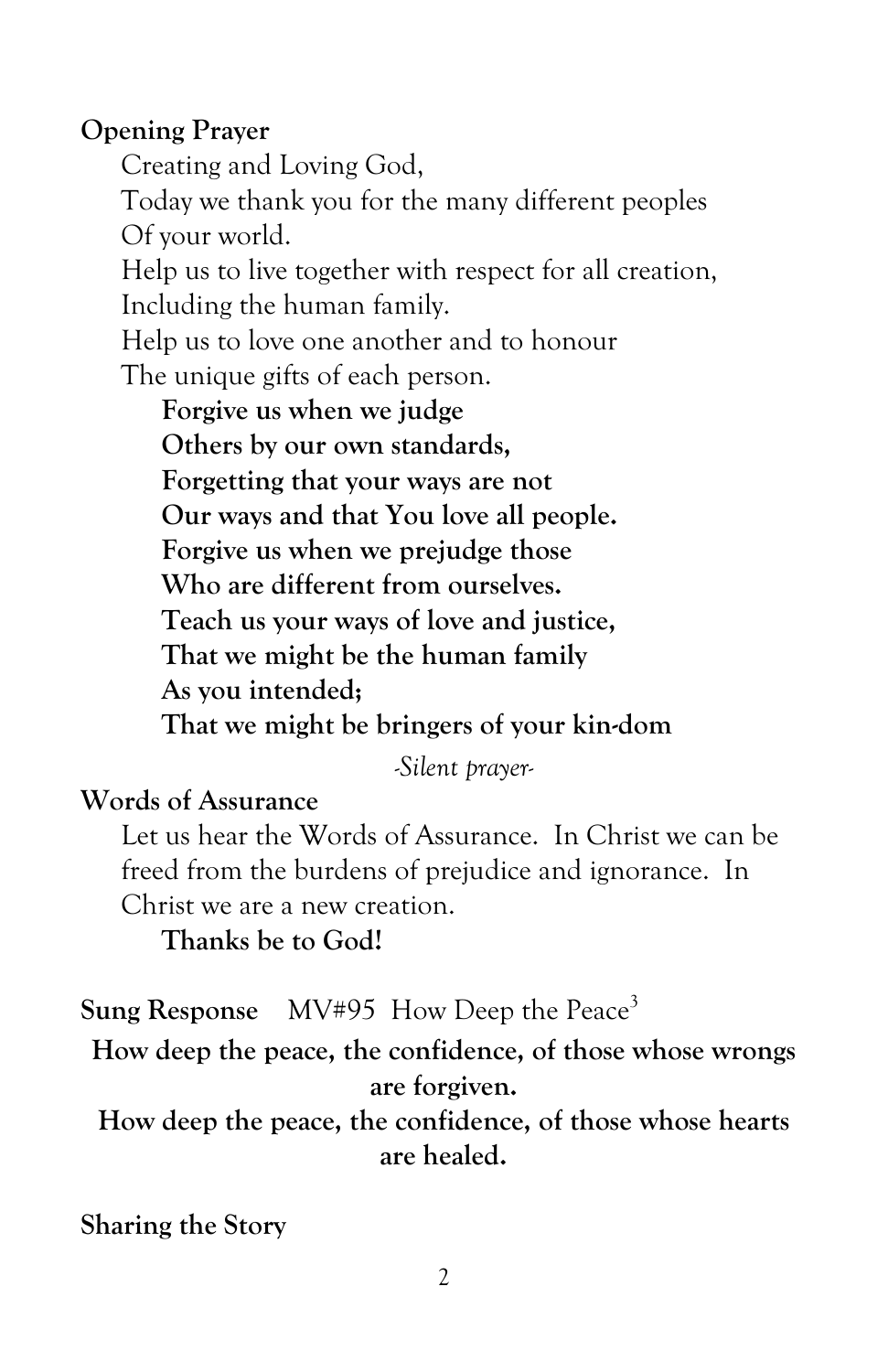**Hymn** VU#243 Praise to God<sup>4</sup> **Praise to God, praise to God, for the greenness of the trees, for the beauty of the flowers, for the blueness of the sky, for the greatness of the sea. Praise to God, praise to God, now and forevermore.**

**Thanks to God, thanks to God, for the gift of friends in Christ, for the church, our house of faith, for the gift of wonderous love, for the gift of endless grace.**

**Thanks to God, thanks to God, now and forevermore.**

**Glory to God, glory to God, for the grace of Christ, the Son, for the love of parent God, for the comfort and the strength of the Spirit, holy God. Glory to God, glory to God, now and forevermore.**

#### **WE LISTEN**

#### **Prayer of Illumination**

| Scripture | Micah $6:1-8$ |
|-----------|---------------|
|           | Acts 10:34-43 |

#### **Special Music**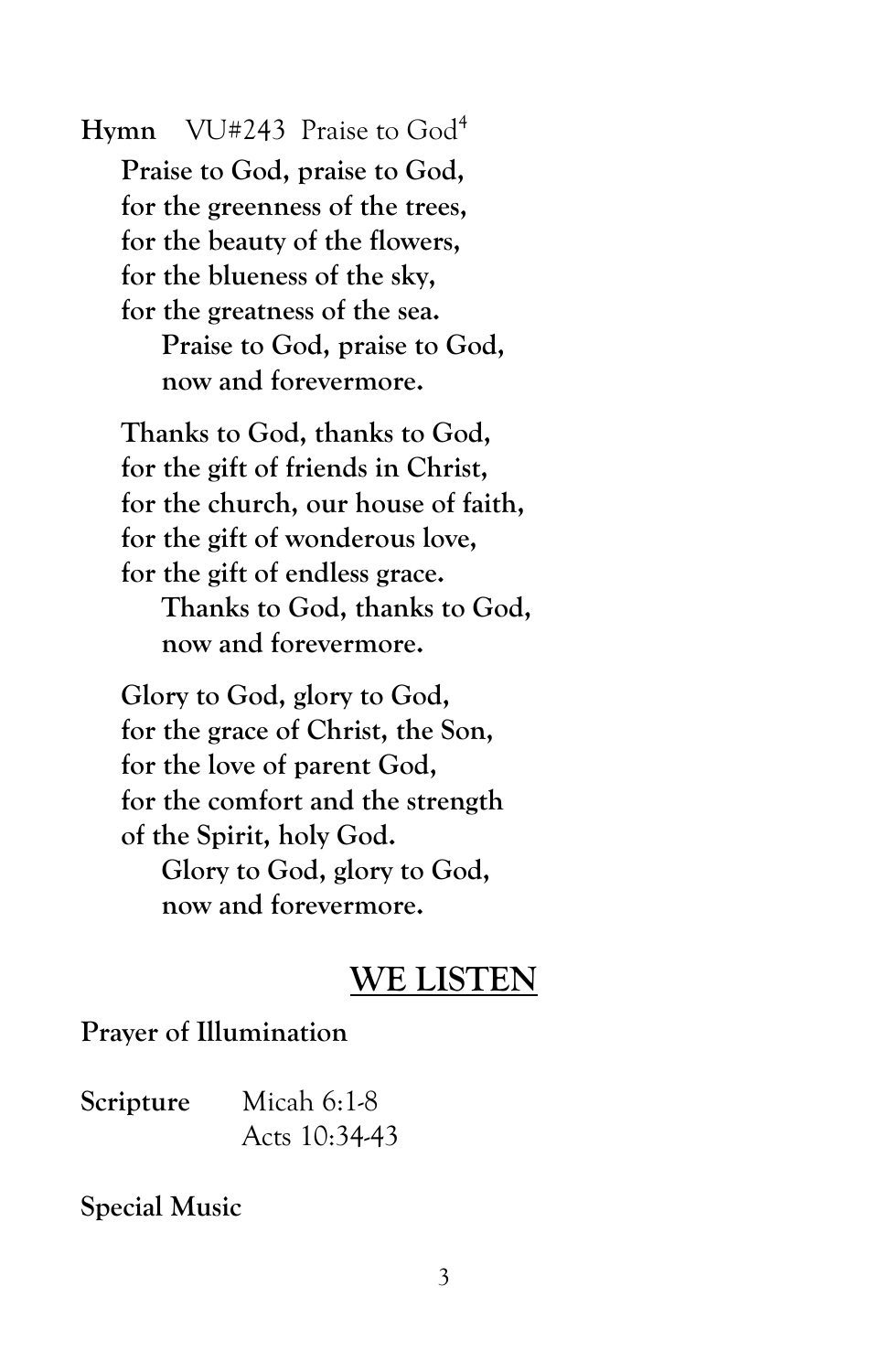#### **Reflection**

Hymn "Our God Goes With Us" - David Kai<sup>5</sup>

*Chorus:*

**Our God goes with us wherever we may roam, Our God goes with us, makes each new place our home As God goes with us we live by faith, not fear, Thanks be to God, ever 'fore us, ever near.**

- 1. **The Spirit moved, blew boats across the sea, Brooded in hearts that struggled to be free, New life, new faith, new challenges to dare, Through blood, sweat, toil, bitter tears, our God was there.**
- 2. **The Spirit wept as hatred's flames were fanned, As trains of tears streamed from the promised land, In lonely mountain paths our God was found, Faith, hope, and love making ghost towns holy ground.**
- 3. **The Spirit urged, go forth and start anew, Rebuild my church, a sanctuary true, Welcomed by friends, their paths entwined as one, Stronger united with ev'ry rising sun.**
- 4. **The Spirit leads; the future, still unknown, Is not to fear, we trust in God alone, Be with us still as we move on again, Strengthen, inspire us, our Saviour and our Friend.**

**Prayers of the Community and the Lord's Prayer**

*Prayer response* God, in your love **Hear our prayer.**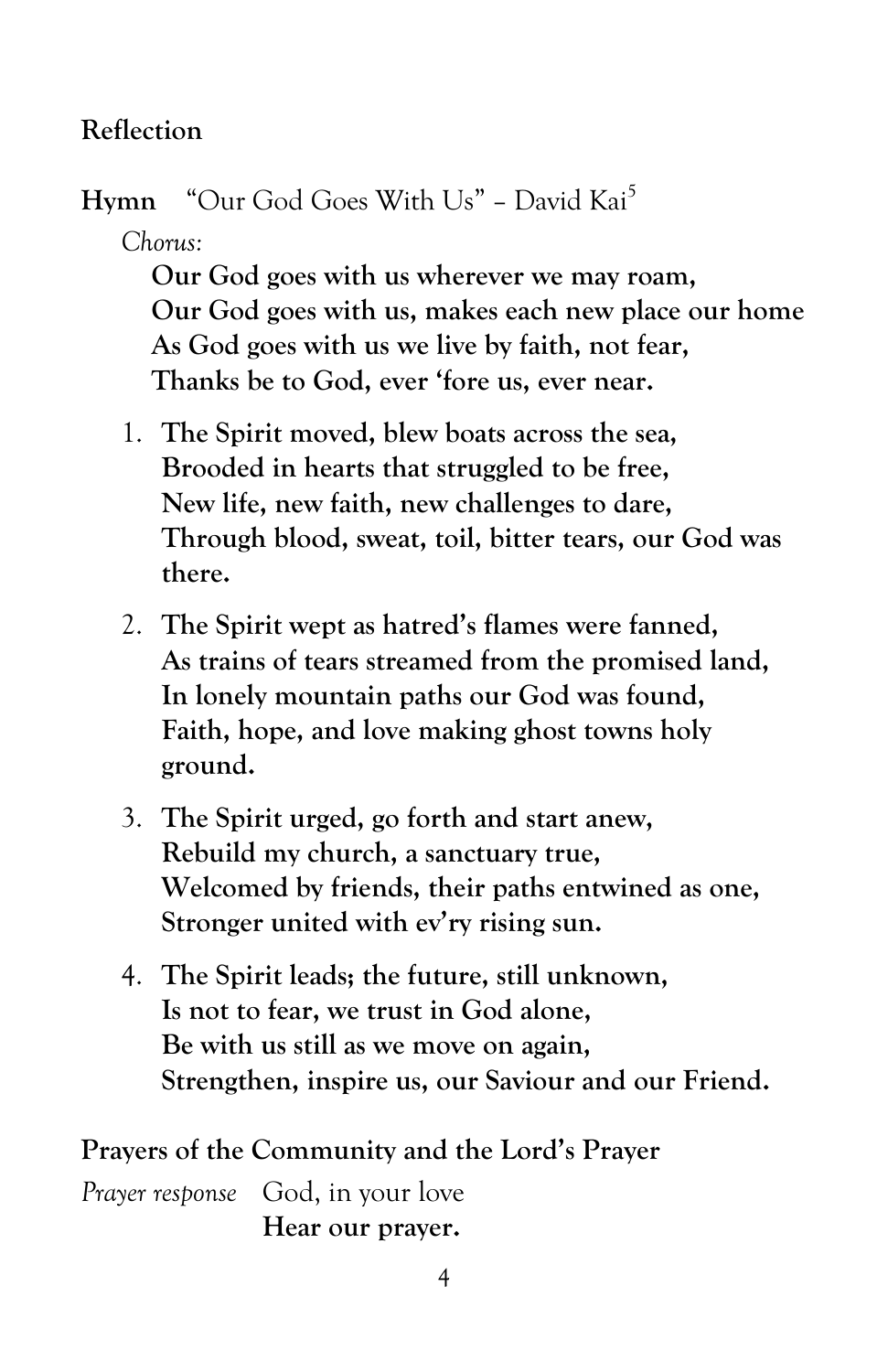**Our Father, who art in heaven, hallowed be thy name. Thy kingdom come, Thy will be done on earth as it is in heaven. Give us this day our daily bread; and forgive us our trespasses, as we forgive those who trespass against us; and lead us not into temptation, but deliver us from evil. For thine is the kingdom, and the power, and the glory, for ever and ever. Amen.**

**Hymn** MV#1 Let Us Build A House (vs. 1, 2, 4, 5)<sup>6</sup>

**Let us build a house where love can dwell and all can safely live, a place where saints and children tell how hearts learn to forgive. Built of hopes and dreams and visions, rock of faith and vault of grace; here the love of Christ shall end divisions.**

### *Refrain* **All are welcome, all are welcome, all are welcome in this place.**

**Let us build a house where prophets speak, and words are strong and true, where all God's children dare to seek to dream God's reign anew. Here the cross shall stand as witness and as symbol of God's grace; here as one we claim the faith of Jesus:**

*Refrain* **All are welcome, all are welcome, all are welcome in this place.**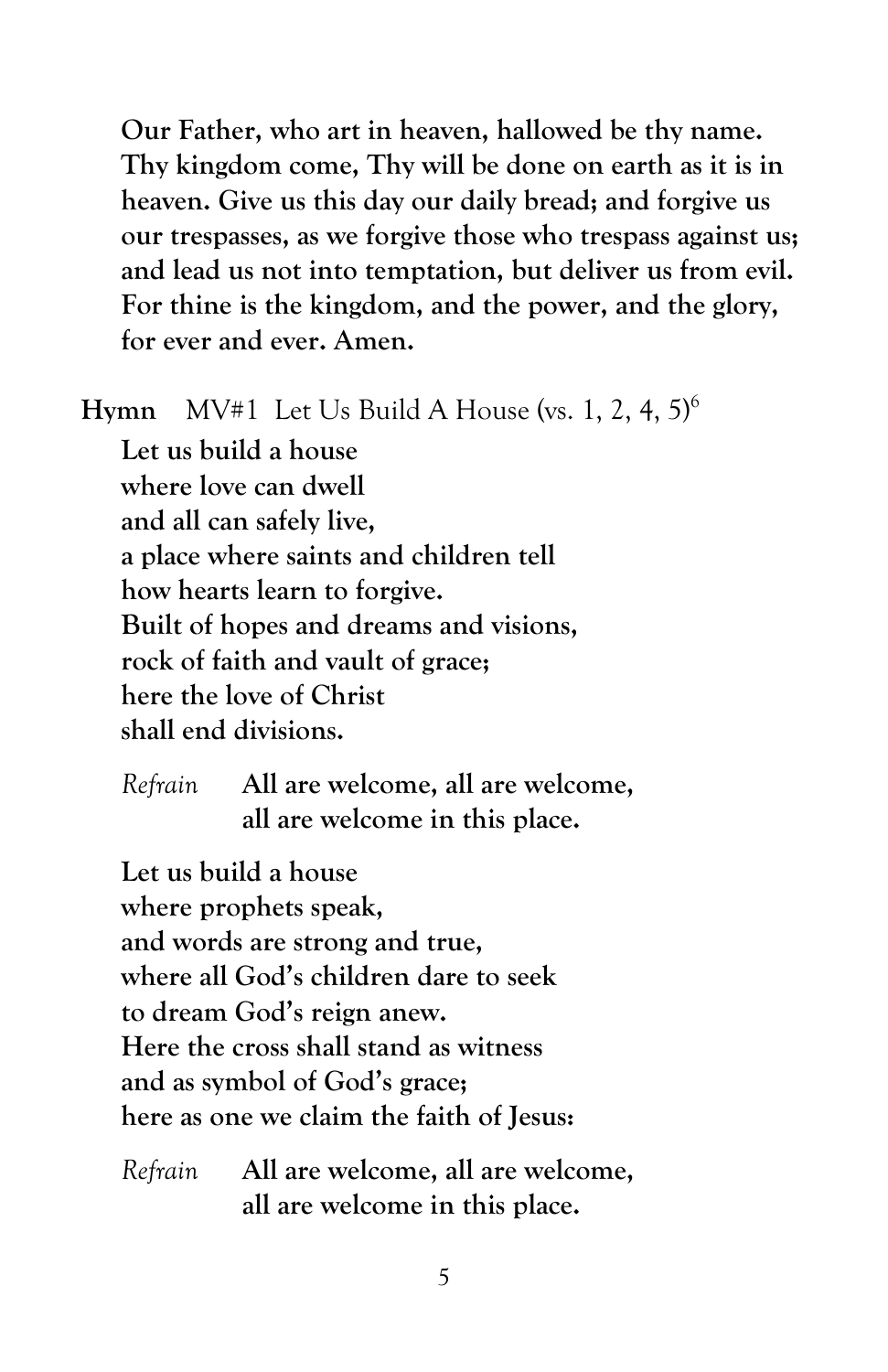**Let us build a house where hands will reach beyond the wood and stone to heal and strengthen, serve and teach, and live the Word they've known. Here the outcast and the stranger bear the image of God's face; let us bring an end to fear and danger:**

*Refrain* **All are welcome, all are welcome, all are welcome in this place.**

**Let us build a house where all are named, their songs and visions heard and loved, and treasured, taught and claimed as words within the Word. Built of tears and cries and laughter, prayers of faith and songs of grace; let this house proclaim from floor to rafter:**

**Sending Forth and Blessing**

**Hallelujah Amen**

*Postlude*

**ର୍ଶ୍ୟକ୍ଷିମ୍ୟର୍କ୍ୟିମ୍ୟର୍କ୍ୟିମ୍ୟା ସ୍ୟାସ୍ୟା ସ୍ୟାସ୍ୟା ସ୍ୟାସ୍ୟା ସ୍ୟାସ୍ୟା ସ୍ୟାସ୍ୟା ସ୍ୟାପ୍ୟା ସ୍ୟାପ୍ୟା ସ୍ୟା Minister:** Rev. Tricia Gerhard (she/her)

**Children & Youth Minister:** Michelle McConkey (she/her)

**Choir Director:** Corinne Groff (she/her)

**Pianist:** Shirley Hill (she/her)

*Refrain* **All are welcome, all are welcome, all are welcome in this place.**